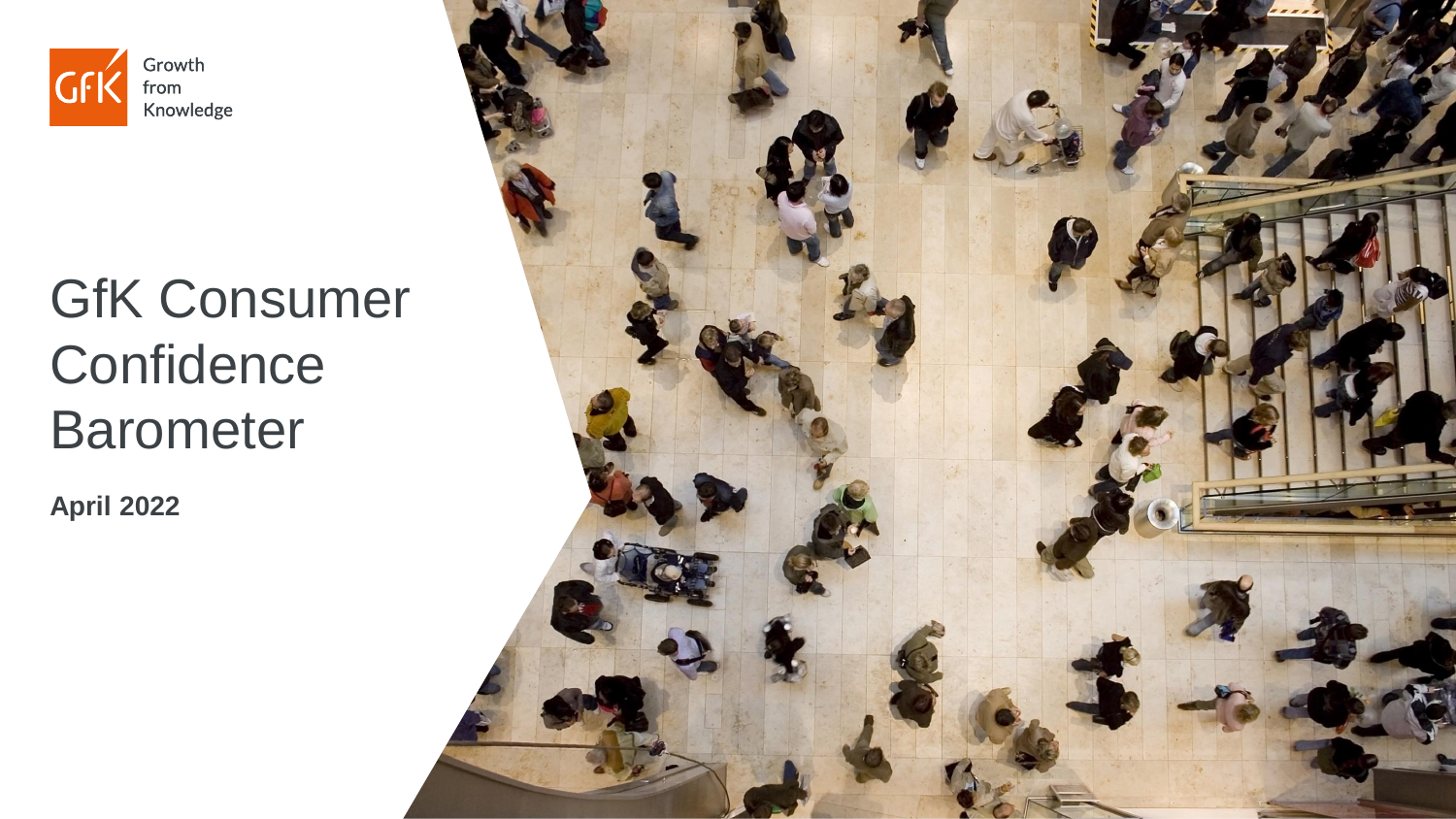## Consumer Confidence Barometer – Overview



- The UK Consumer Confidence Barometer is conducted by GfK and was conducted amongst a sample of 2,000 individuals aged 16+ in the UK
- Quotas are imposed on age, sex, region and social class to ensure the final sample is representative of the UK population
- Interviewing was carried out between 1st and 14th April 2022.
- **The study arrives at the index score by arriving at an average of averages from core questions**
- **•** This survey was conducted via a nationally representative online survey, with a yearly telephone survey conducted to calibrate the data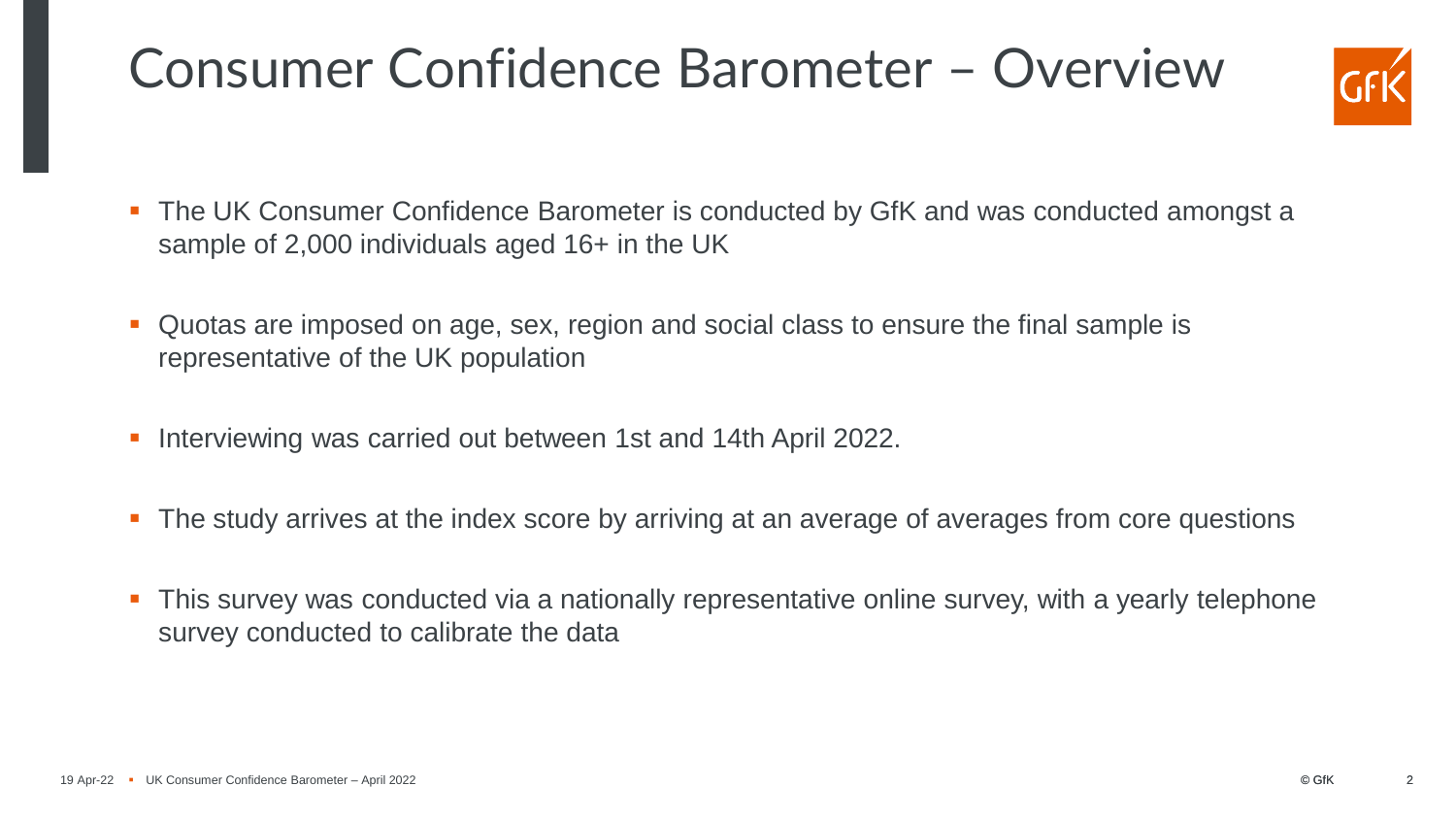#### GfK Consumer Confidence Barometer UK Index April 2022 Jan-06 Apr-06 Jul-06 Oct-06 Jan-07 Apr-07 Jul-07 Oct-07 Jan-08 Apr-08 Jul-08 Oct-08 Jan-09 Apr-09 Jul-09 Oct-09 Jan-10 Apr-10 Jul-10 Oct-10 Jan-11 Apr-11 Jul-11 Oct-11 Jan-12 Apr-12 Jul-12 Oct-12 Jan-13 Apr-13 Jul-13 Oct-13 Jan-14 Apr-14 Jul-14 Oct-14 Jan-15 Apr-15 Jul-15 Oct-15 Jan-16 Apr-16 Jul-16 Oct-16 Jan-17 Apr-17 Jul-17 Oct-17 Jan-18 Apr-18 Jul-18 Oct-18 Jan-19 Apr-19 Jul-19 Oct-19 Jan-20 Apr-20 Jul-20 Oct-20 Jan-21 Apr-21 Jul-21 Oct-21 Jan-22 Apr-2 -50 -40 -30 -20 -10 0 10 Index figure **Index annual moving average** Index annual moving average **High** Low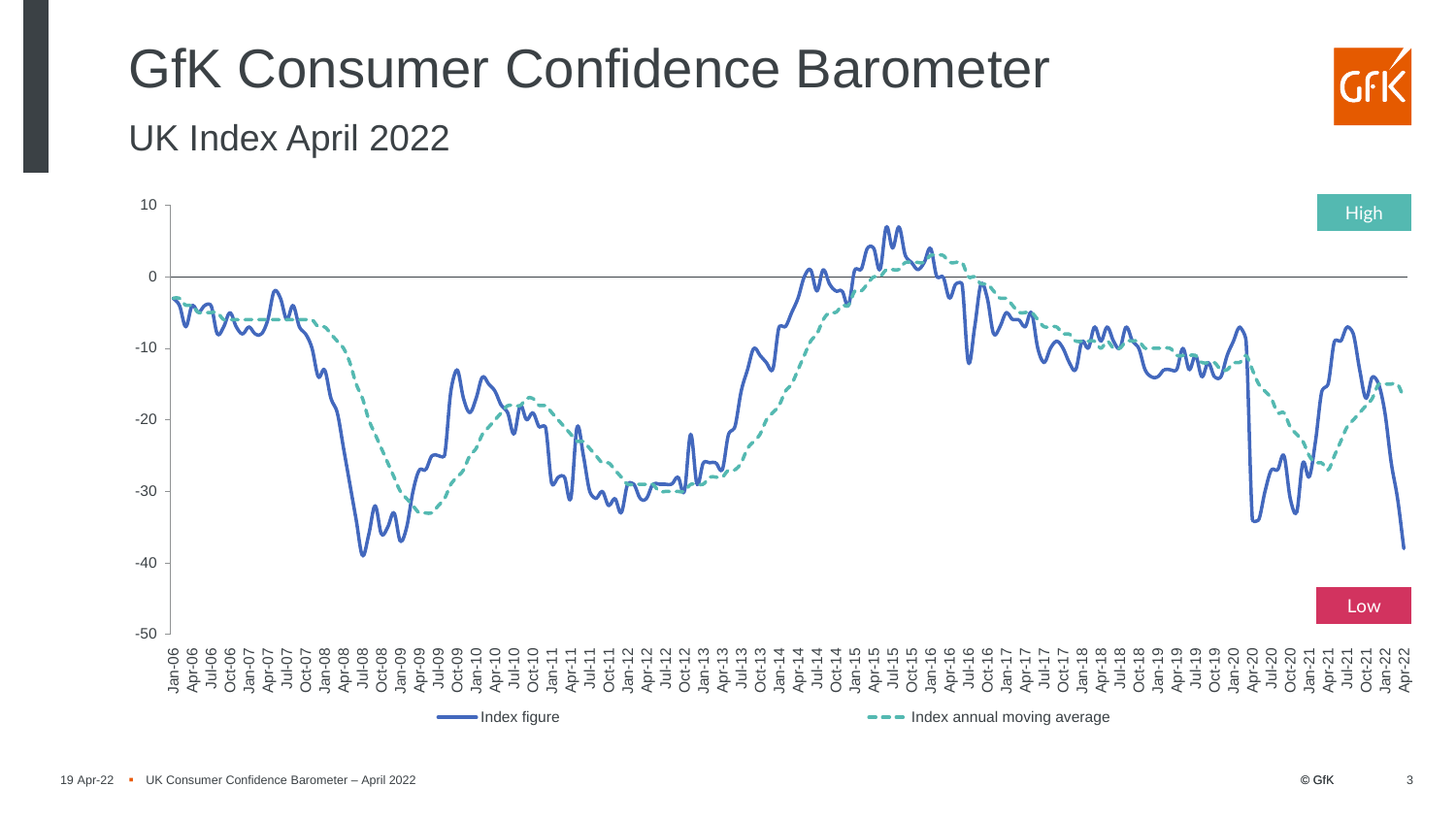

Q1 How has the financial situation of your household changed over the last 12 months? Got a lot better = 1 / Got a little better = 0.5 / Stayed the same = 0 / Got a little worse -0.5 / Got a lot worse = -1; Q2 How do you expect the financial position of your household to change over the next 12 months? Get a lot better = 1 / Get a little better = 0.5 / Stay the same = 0 / Get a little worse -0.5 / Get a lot worse = -1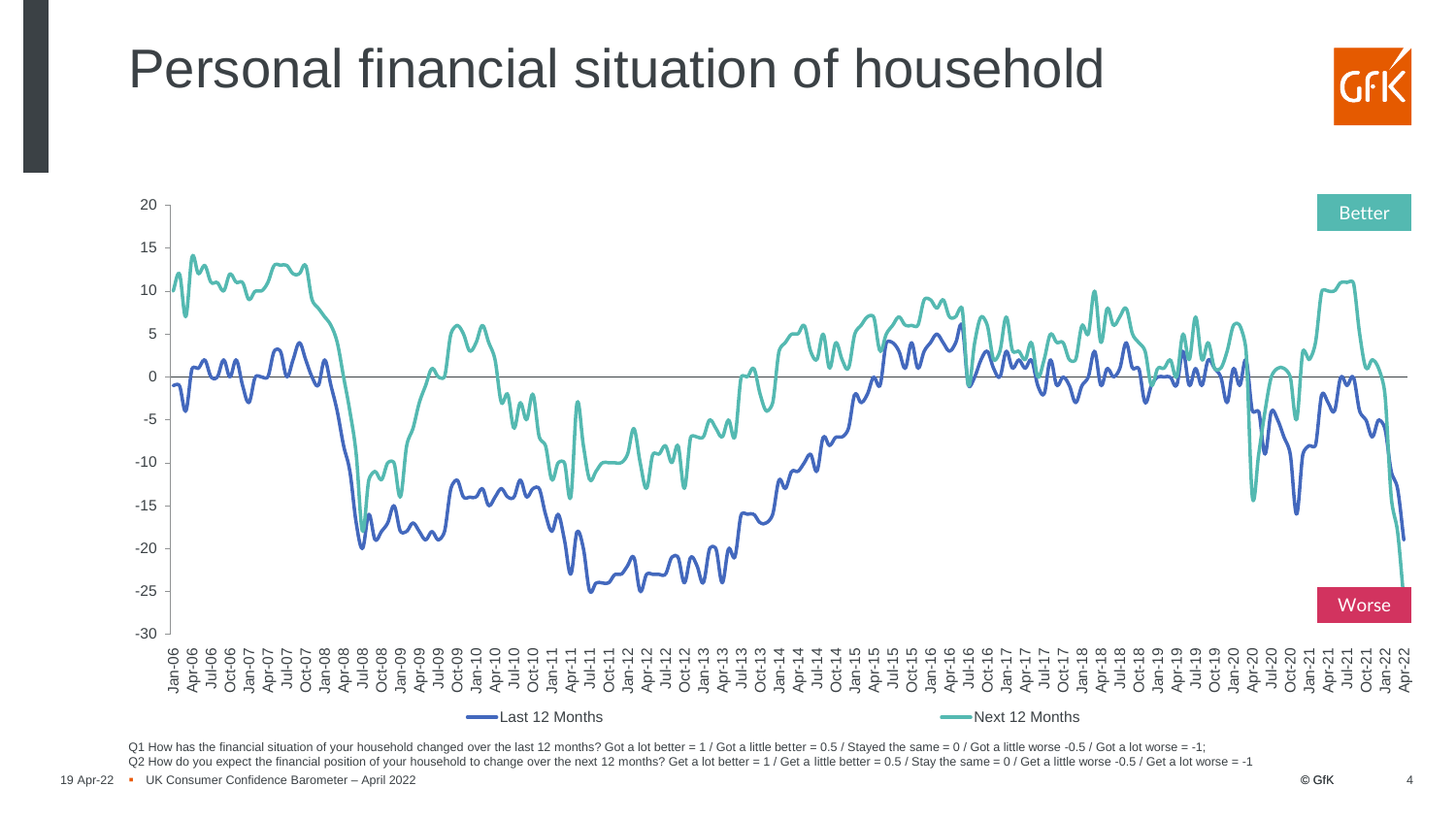

Q3 How do you think the general economic situation in this country has changed over the last 12 months? Got a lot better = 1 / Got a little better = 0.5 / Stayed the same = 0 / Got a little worse -0.5 / Got a lot worse = -1; Q4 How do you expect the general economic situation in this country to develop over the next 12 months? Get a lot better = 1 / Get a little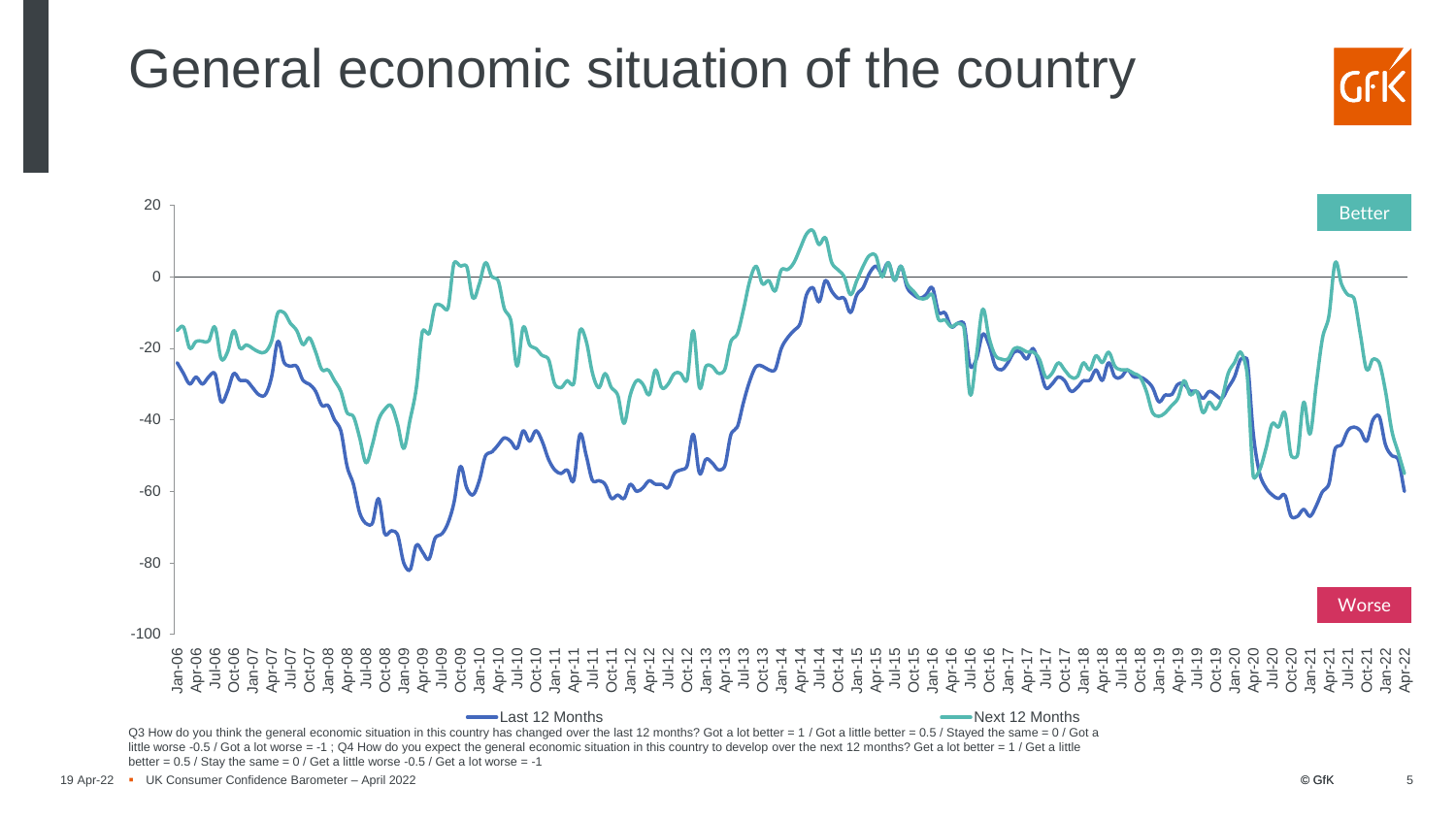### Is now the right time to buy?





Q8 In view of the general economic situation, do you think now is the right time for people to make major purchases such as furniture or electrical goods? Yes, now is the right time =  $1$  / It is neither the right time nor the wrong time =  $0$  / No, it is the wrong time =  $-1$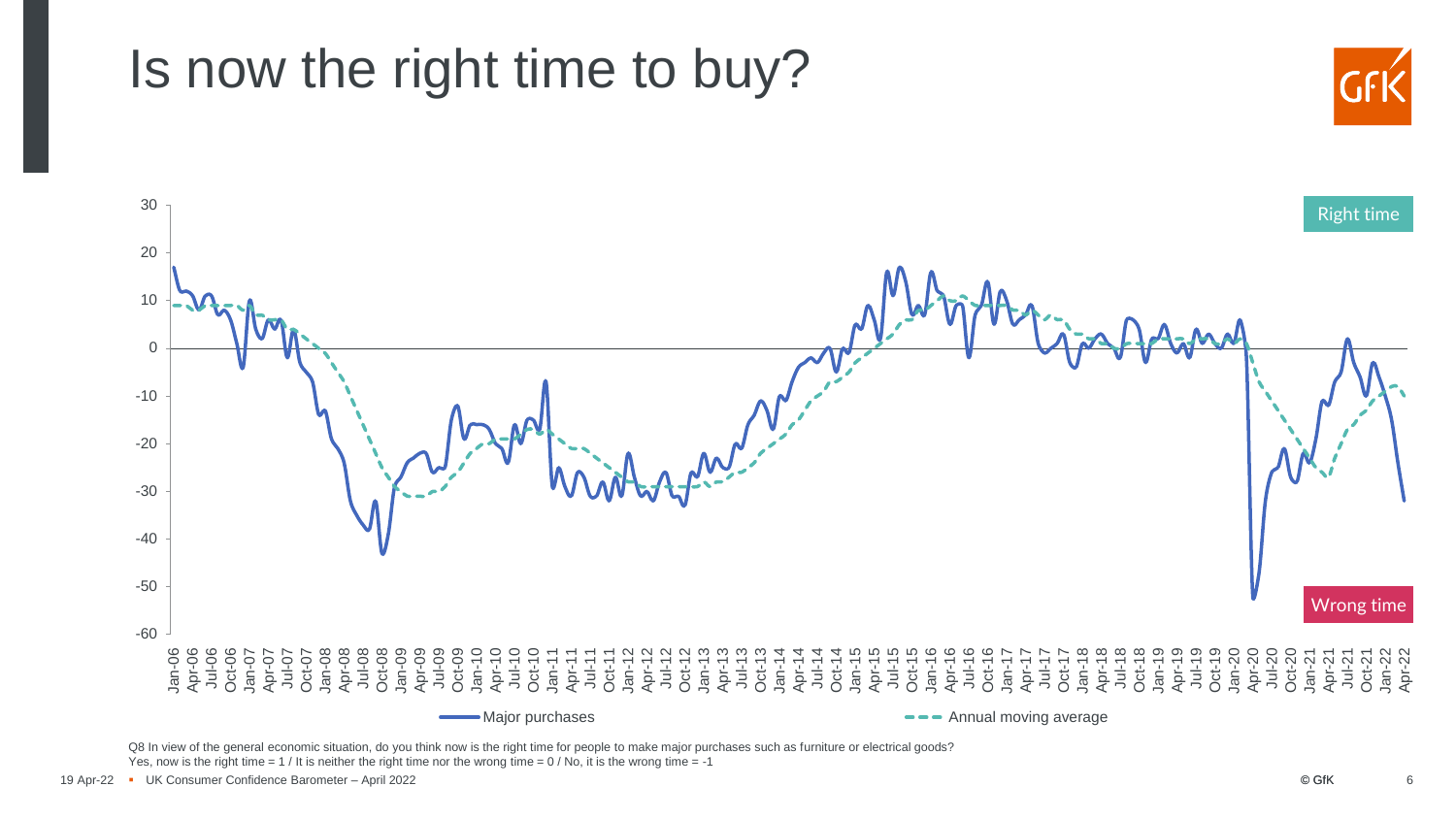

A very good time to save = 1 / A fairly good time to save = 0.5 / Not a good time to save = -0.5 / A very bad time to save = -1